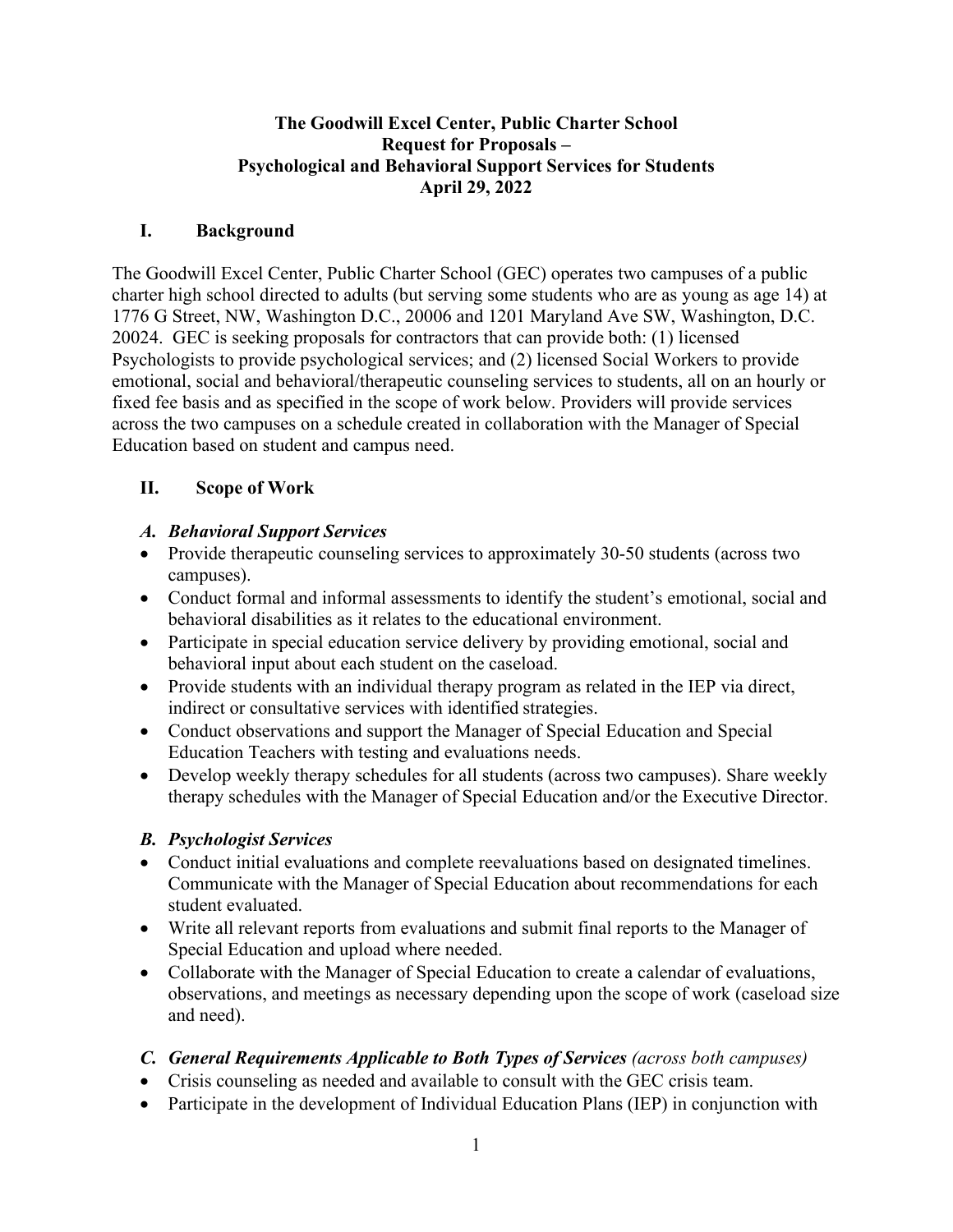other team members.

- Participate in IEP meetings as scheduled by the Director of Special Education and GEC Special Education Instructors.
- Participate in weekly (at a minimum) meetings with the Director of Special Education and/or the School Director around progress, needs, and questions.
- Monitor for therapeutic counseling services on a yearly basis.
- Develop strategies and methods to implement short and long-term goals and objectives.
- Consult with appropriate GEC staff members regarding emotional, social and behavioral therapy needs.
- Complete all necessary record keeping as required by the program (in all necessary systems including, but not limited to SEDS, Easy IEP, PowerSchool, etc.).
- Consult with Student Support Team (SST), when needed, regarding specific situations and meetings
- Provide in-service training upon request of the School Director and/or the Director of Special Education.
- Work within the Goodwill Excel Center calendar (5, 8-week academic terms).
- Follow all ethical guidelines and timelines required by law for all student data, meetings, and evaluations.
- Start date estimated to be August 1, 2022. Term of contract will be from start date until July 31, 2023. GEC will have two option years; renewals of the contract will be in one year increments with term of August 1 to July 31.
- Must be fully licensed in Washington D.C. and insured (general liability, professional liability, auto liability and workers comp if applicable).
- Contractor must conduct background check on all staff providing services under this contract in accordance with the requirements of Section 103 of Washington D.C.'s School Safety Omnibus Amendment Act of 2018 (Act A22-0624) and the requirements it incorporates from the Criminal Background Checks for the Protection of Children Act of 2004, effective April 13, 2005 (D.C. Law 15-353; D.C. Official Code § 4-1501.01 et seq.).

## **III. RFP Response Outline**

Responses to the RFP should consist of six parts:

- (1) *Organization profile*
	- (a) General information on the responding individual or organization, including; name, address, telephone number, email address, and contact person for the proposal
	- (b) A short statement of the history and current business operations of bidder
	- (c) Resume/CV and bio for staff who will be providing services to GEC
	- (d) Confirmation that all staff who will be providing services to GEC meet the criminal background requirements stated in the scope of work
- (2) *Financial Proposal –* Firm fixed hourly rate or fixed fee for service, inclusive of all taxes and fees. Hourly rates for some services and fixed fees for other services is acceptable.